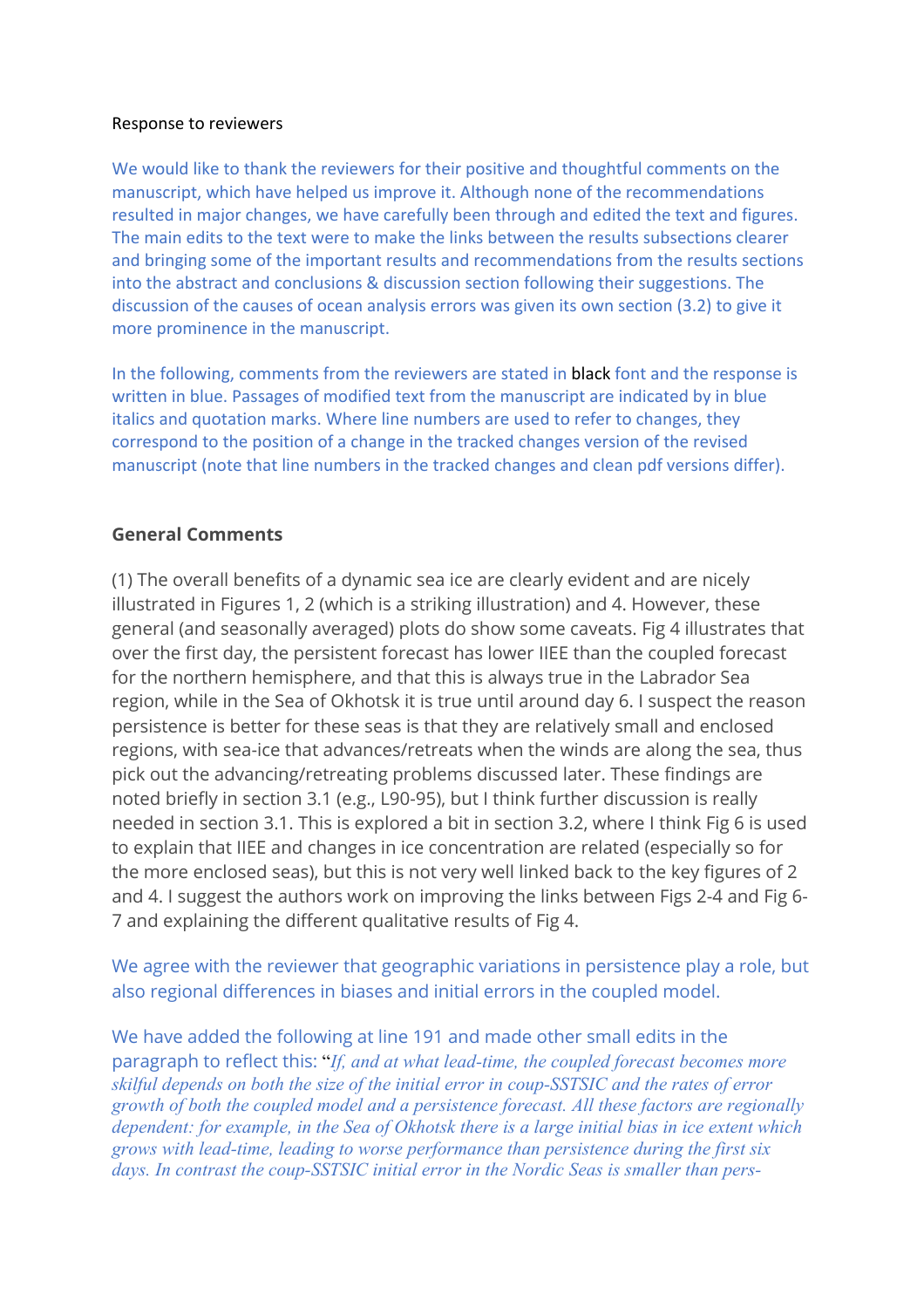*SSTSIC and biases are more modest and so performance is better than persistence from day-0. The skill of a persistence forecast will also vary from region to region based on the local ice dynamics."*

We have also added some text to, what is now, Section 3.3 to link figs 6 and 7 back to figure 2.

(2) An interesting fact is noted with regard to Fig 4, that the 'initialisation error (IIEE)' is approximately half of the final IIEE error at day 10. This is rightly mentioned (L100) but this striking fact is not discussed further in Section 4 or the abstract. The authors note this is related to initialisation challenges and the use of only weakly coupled data assimilation. I know this is also a problem at other centres and is likely to be an issue for a number of years for coupled forecasts. I wonder if this finding should receive more prominence in the paper.

We agree and have made this more prominent by giving the comparison of the ocean5 analysis with MODIS fields its own subsection and mentioning the comparison of the initial and day-10 error in Section 4 and in the abstract. We have also extended the discussion of the issues with the DA as suggested. Following some internal discussions we also now mention that the minimisation of the sea ice concentration and other ocean state variables (i.e. T&S) is separate, which may be an important factor here. However, a more dedicated study of the DA procedure/performance around the polar and sub-polar seas will likely be necessary to identify the causes and come up with specific actions/improvements.

(3) The other related issue, which is briefly mentioned, is the veracity of the sea-ice analysis. The authors point out there are uncertainties in the sea-ice analyses and this will affect initialisation and the size of the errors (P10, L325) and that "guidance … from the remote sensing community" is needed. I agree here and I would perhaps suggest this limitation is added to the abstract. At present the last two lines of the abstract are a bit vague. It might be worth expanding these to state explicitly that the quality of satellite sea-ice products on daily to weekly timescales and on mesoscales (<500 km say) are not well characterised and this is a limitation for NWP.

We agree that this should be given more prominence. Have added the following to the abstract: "The importance of the choice of sea ice analysis for verification is also highlighted, with a call for more guidance on the suitability of satellite sea-ice products to verify forecasts on daily to weekly timescales and on meso-scales (<500 km)."

**Specific Comments**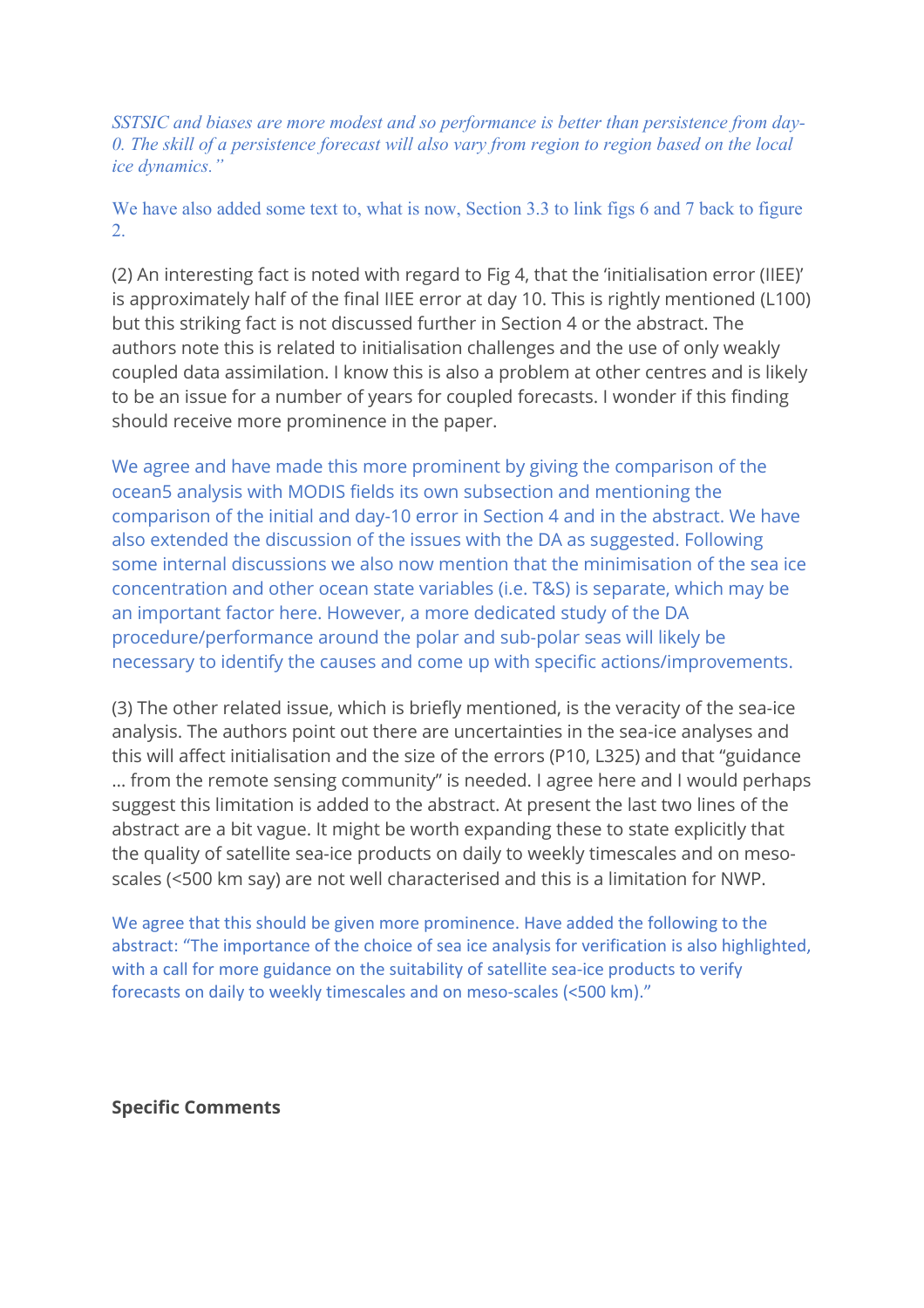L42 – there is another recent idealised modelling study on the atmospheric response to sea-ice geometry and concentration that should be cited here:

Spensberger, C., & Spengler, T. (2021). Sensitivity of air-sea heat exchange in

cold-air outbreaks to model resolution and sea-ice distribution. Journal of

Geophysical Research: Atmospheres, 126, e2020JD033610. https://doi.

org/10.1029/2020JD033610

Great! Have added this to the list.

L49 – I am not an expert on the timelines here, but are you sure that ECMWF developed the first coupled global … system? Maybe for an ensemble? Not sure about NWP more generally. The Canadian ECCC have had a coupled forecast model for some time and this may pre-date the ECMWF development. You cite one paper for the Canadian system (Smith et al. 2018), but you should probably also cite earlier pioneering work that demonstrated the potential for improvement in atmospheric forecasts from such a coupled system withi NWP.

Pellerin P, Ritchie H, Saucier SJ, Roy F, Desjardins S, Valin M, Lee V. 2004.Impact of a two-way coupling between an atmospheric and an ocean – icemodel over the Gulf of St. Lawrence.Mon. Weather Rev.132: 1379 – 1398

Smith GC, Roy F, Brasnett B. 2013. Evaluation of an operational ice-ocean analysis and forecasting system for the Gulf of St Lawrence. Q. J. R. Meteorol. Soc. 139: 419– 433. DOI:10.1002/qj.1982

Smith, G.C., Roy, F., Reszka, M., Surcel Colan, D., He, Z., Deacu, D., Belanger, J.M., Skachko, S., Liu, Y., Dupont, F. and Lemieux, J.F., 2016. Sea ice forecast verification in the Canadian global ice ocean prediction system. Quarterly Journal of the Royal Meteorological Society, 142(695), pp.659-671.

We are quite sure this statement is correct. Although ECCC have been running coupled regional configurations for some time, a global coupled model was not implemented until Nov 2017:

https://collaboration.cmc.ec.gc.ca/cmc/cmoi/product\_guide/docs/tech\_notes/tec hnote\_gdps-600\_20171101\_e.pdf. Whereas the ECMWF ensemble included coupling to both sea-ice and ocean since 2016. We have added a citation to the 2017 newsletter article describing this upgrade.

We have also added the following sentence to the paragraph to reflect these important coupled NWP studies mentioned. "Indeed, pioneering efforts with coupled regional NWP systems have shown promising improvements in both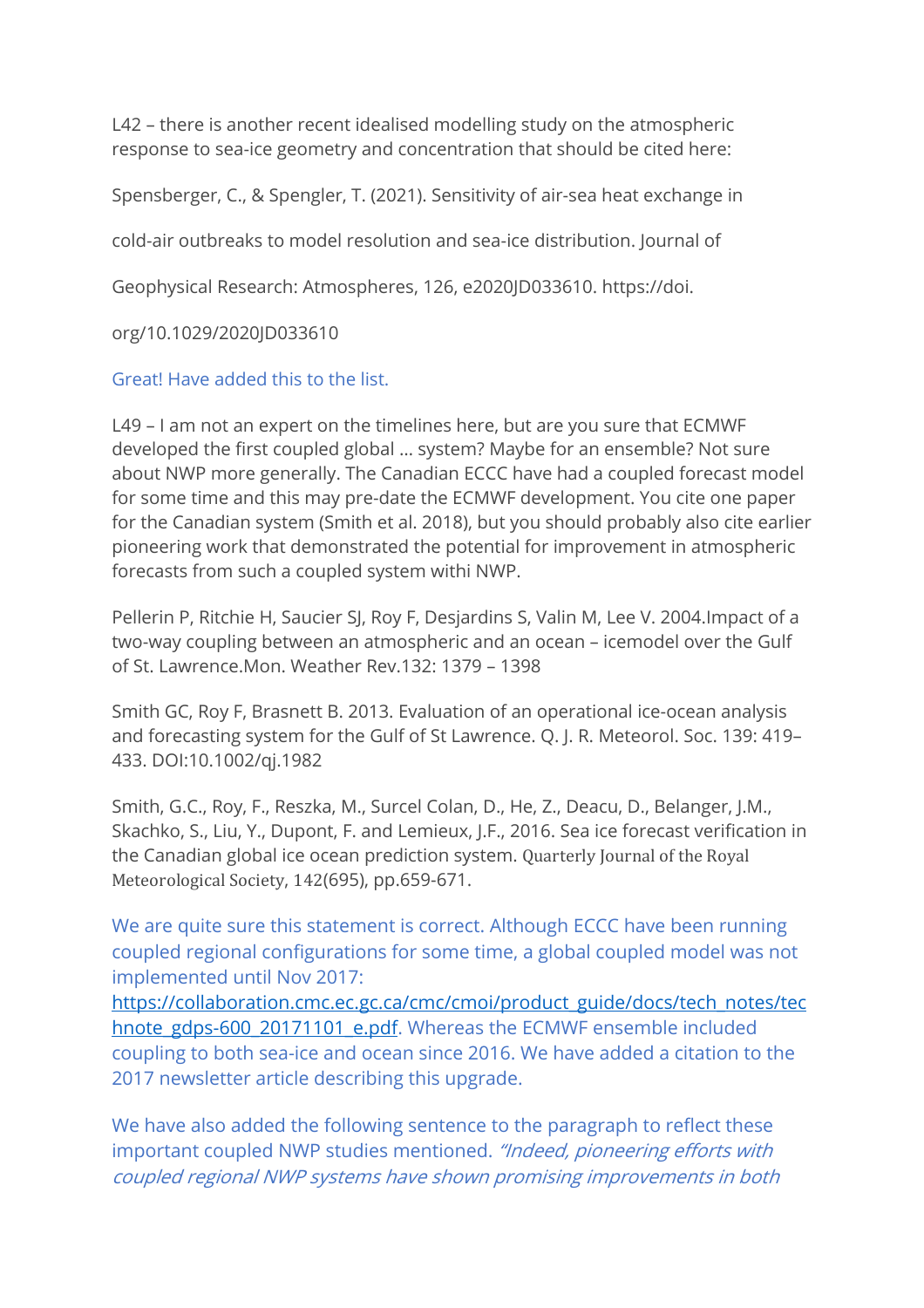sea-ice and atmosphere fields compared to atmosphere-only systems (Pellerin et al., 2004 and Smith et al., 2013)."

L79-80 – I was slightly confused on reading the explanation for the persisted surface conditions for the first time, because 'an anomaly is added each day'. On second reading I think this anomaly is only for the SST (not the sea ice)? Perhaps check for clarity here.

Modified for clarity as follows: "…one atmosphere-only where sea ice concentration and SST-anomalies are persisted from the initial time"

L128 – I think the Hersbach ERA5 reference is missing.

### Added.

L142 – I'd replace "Atlantic coast' with Labrador Sea coast, as it isn't the main Atlantic basin.

## Changed.

L231 – 'that region' – it is unclear from this paragraph which region you are talking about. Maybe these lines should be merged into the previous paragraph?

The paragraph was edited to include the region (Nordic Seas) explicitly in the text and added more references to Figure 7. We have also edited to actually mention the ice retreat composites, which are shown in the right-hand column of Figure 7, but were not actually mentioned in the text in the original submission.

L250-265 – this paragraph on internal boundary layer development at the ice edge is unreferenced – you could cite the Spensberger and Spengler 2021 paper here or the idealised 2D model of this internal BL development which also uses observations in

Renfrew, I.A. and King, J.C., 2000. A simple model of the convective internal boundary layer and its application to surface heat flux estimates within polynyas. Boundary-layer meteorology, 94(3), pp.335-356.

## We have added a citation to both papers for the off-ice convective BL development situation and added a reference to Pithan et al. for the on-ice flow situation.

L285 – It was useful context to point out the differences in specific humidity (in g/kg and that this was 10% of the total value). You could also have expressed this as % of the standard deviation of this variable or something? And done similar for the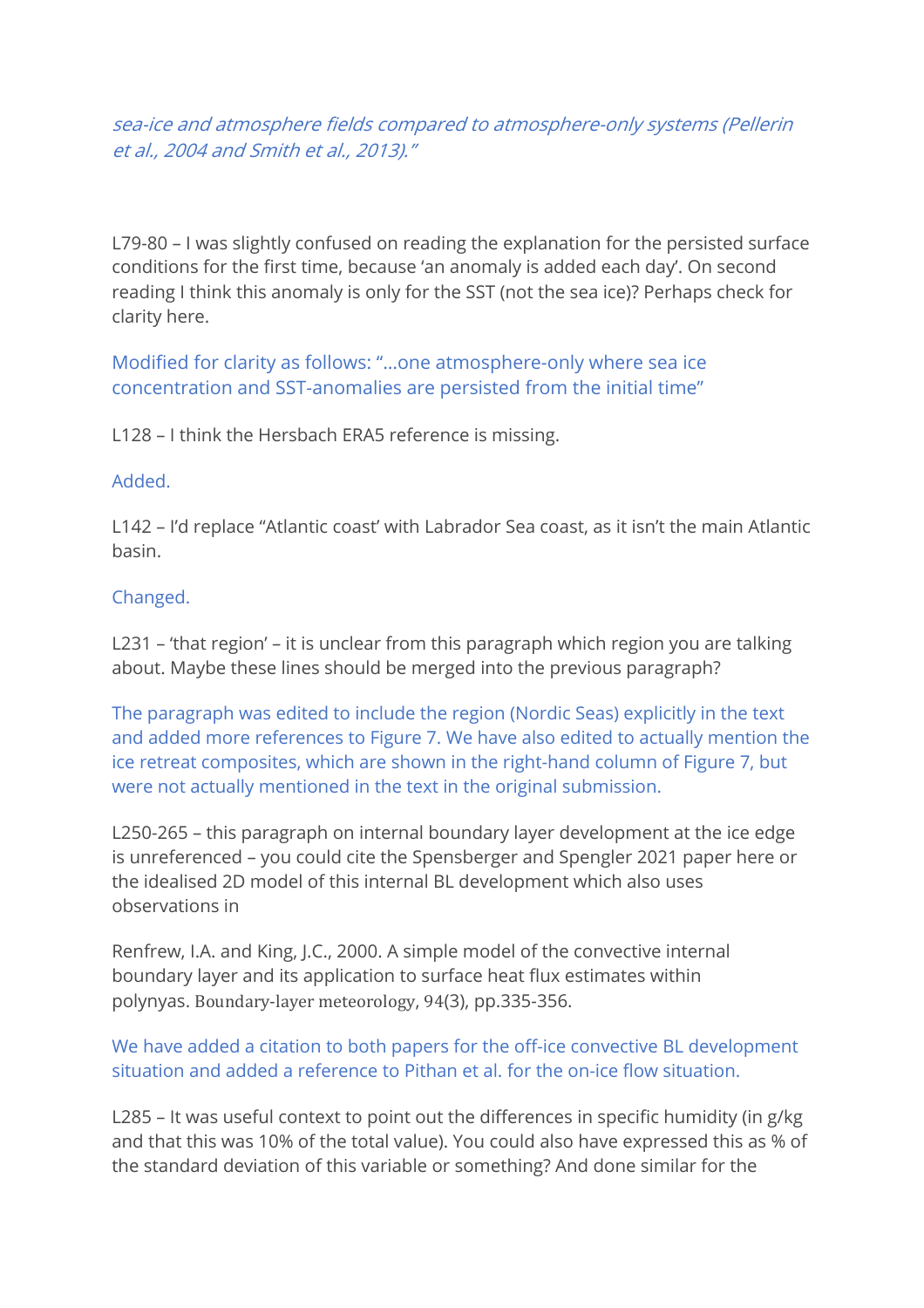difference in temperature. I think it useful to have an idea of the magnitude of these forecast differences in the context of day to day variability. If you can easily do such a metric? This is just a suggestion, not necessary.

We agree that it would be nice to include this, but having tried it and found it very noisy, think it will require a bit more work to come up with something robust. So will opt to omit this from the revision.

L307 – The final section is more of a "Conclusions and Discussion" section.

Changed section heading as suggested

L355 "weakly" not weekly.

Changed as suggested.

## **Figures**

Figure 1 – I would recommend changing the colour scale to one with white in the middle. At present the whole North Atlantic (which has no sea ice) is pink. It looks odd!

We have adjusted the scale so that it is white at the centre.

Fig 2 – the font size of the labels and legend is too small to read. Nice figure though!

## The font sizes have been increased

Fig 3 & 2 – would it make sense to try and have the same colour for Ocean5 in these figures – this is red in 2 and 4 but green in fig 3.

Whilst we agree that it would be nice to use red for ocean5 here. Having tried this, we think the colour clashes with the red shading for snow/ice in corrected reflectance MODIS images colour (see below), so propose to stick with the original colour selection since we believe the figure is clearer in the original.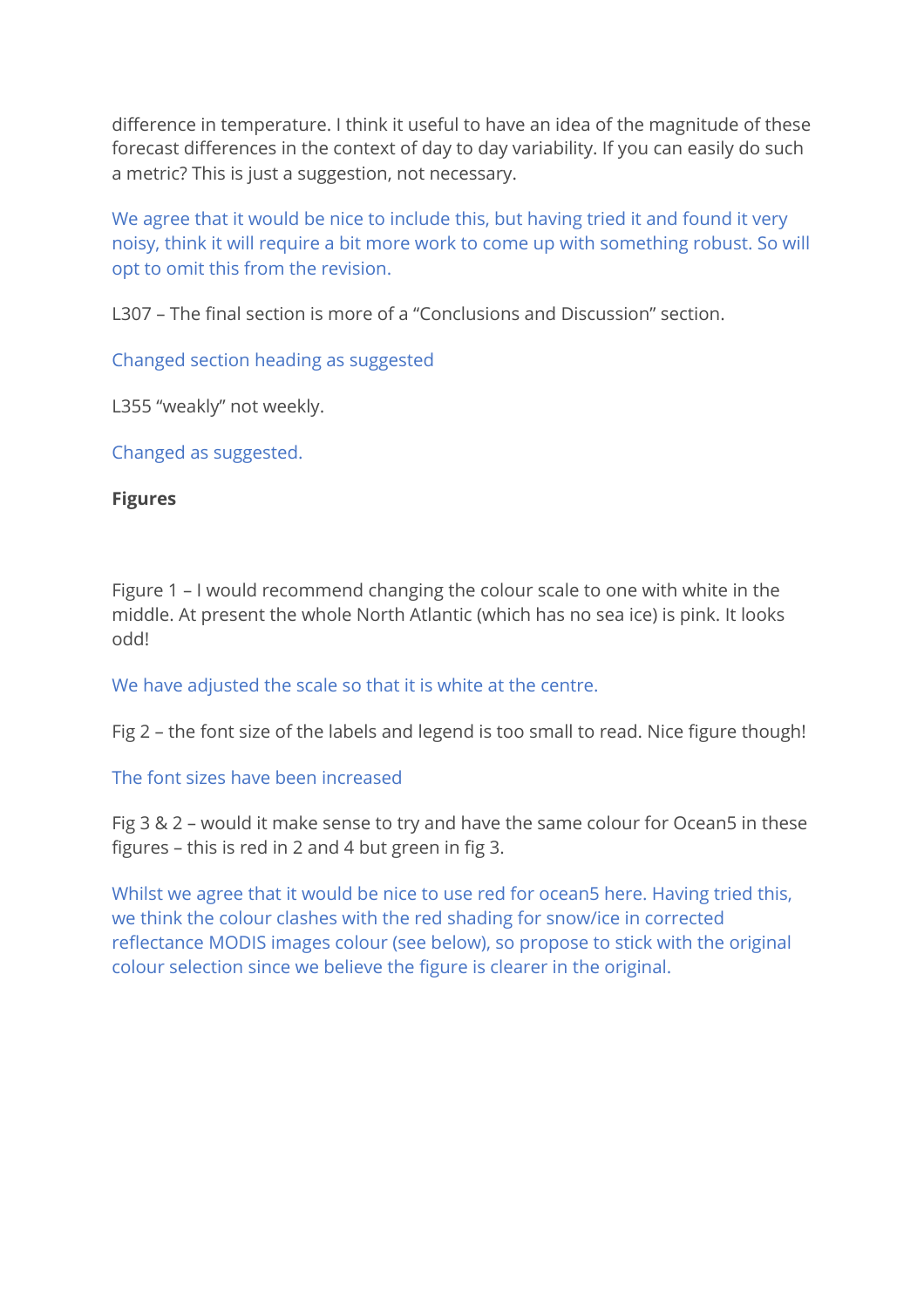

# Fig R1: Fig 3a & b but with different line colours for the analysis ice edge.

Fig 5 – these figures illustrate the large variability between forecasts. Fig 5 is only very briefly mentioned in section 3.2 – I wonder if you should add a sentence or two emphasising the large variability.

We have added the following to section 3.3: "However, the magnitude of the IIEE is highly variable from day to day, with the values of the IIEE varying by as much as an order of magnitude between the most and least skilful forecasts, depending on the region."

## Reviewer 2:

I enjoyed reading this article very much. The results are relevant for the scientific community, numerical weather prediction centers, and forecast users. The forecast verification process is supported by a solid and sophisticated methodological base, and the forecast improvements and deficiencies are honestly highlighted without over or understating the findings. Furthermore, the manuscript is well written, and the figures illustrate the outcome of the study appropriately. I include below a few remarks and suggestions, which are mostly minor, and I hope that these will help the authors in the revision process. I recommend the publication of with manuscript once those (minor) points are addressed.

## GENERAL COMMENTS

The Introduction and Method sections provide a very good overview of the system. However, I think some details on the probabilistic nature of the forecast are missing. Underlining the higher compatibility of a coupled model configuration with the ECMWF ensemble forecast system (i.e. the ice can evolve independently in each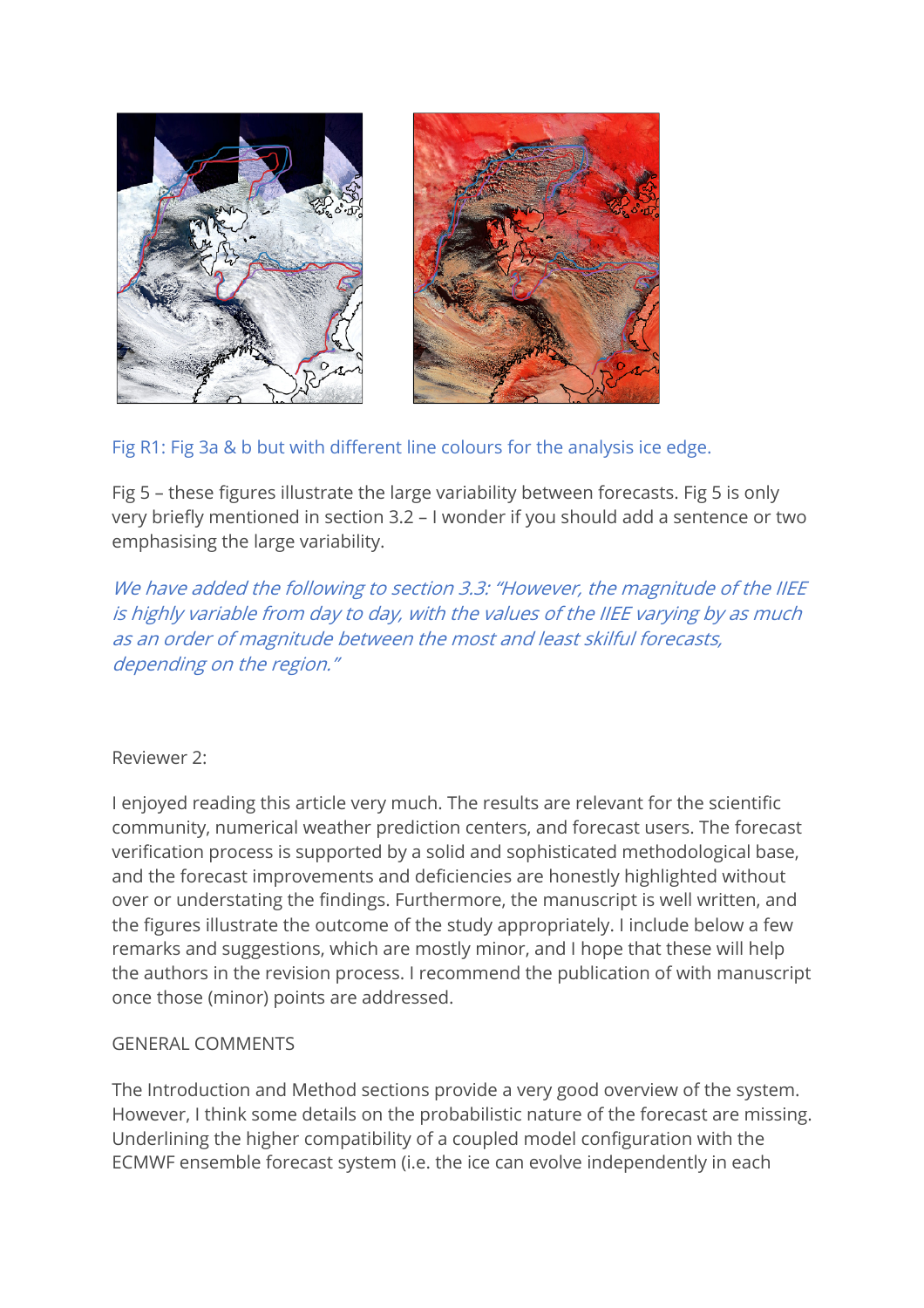ensemble member, unlike in the persistence based strategy) would represent a nice addition to the study.

We have added the following at line 60: "In the ensemble context this has the additional benefit that each ensemble member can have its own sea ice and SST fields consistent with the evolution of the meteorology. However, only deterministic forecasts will be considered in the present study."

What about the melting season? I expect the impact of the sea ice on the ocean and land weather to be limited in summer because of the milder temperature gradients and winds. However, the demand for good ice forecasts might peak during this season. I would briefly mention whether the features of the dynamical system are appropriate also for the summer months. I also think a brief reference to what happens to the Southern Ocean sea ice might be appropriate.

### See the response to the following point.

The study focuses on a single winter season. Given the large number of forecasts analyzed, I expect the results to be solid. However, I think it might be good adding a characterization of the sea ice state during that winter in comparison to the climatological state, and discussing whether the results might be sensitive/influenced by potentially anomalous conditions (e.g. fast ice drift, abrupt melting events, etc.)

To address this and the previous point we have added the following paragraph to the final section: *"Geographically we have focussed our attention on the northern hemisphere in winter, since this is the time of year when the evolution of the sea ice has the largest influcence on turbulent exchange and is therefore likely to have most relevance for forecasts of the atmosphere. However, the limitations of a persistence forecast of the ice edge and the benefits of dynamical forecasts for capturing the evolution are likely common to summer months and the southern hemisphere. Similarly, the analysis is limited to one season: DJFM 2017-18 which from a climatological perspective was quite unusual as many of the days were record lows for the time of year. However, this is unlikely to affect the general conclusions of the paper."*

This provides some context for the season in question with respect to the NH extent climatology and mentioned what we might expect to see in summer months. However, it is not clear how to provide a more event-based context in terms of abrupt melting events etc. without doing a separate detailed analysis, which we think is outside the scope of the paper.

Figure 4 clearly shows that OCEAN5 reanalysis is biased, and you describe this well in the text. However, I think giving some more context on the origin of this bias would be helpful for the readers.

We have also extended the discussion of the issues with the DA to provide some more context on the origin of the bias. In section 3.2 we now mention the separate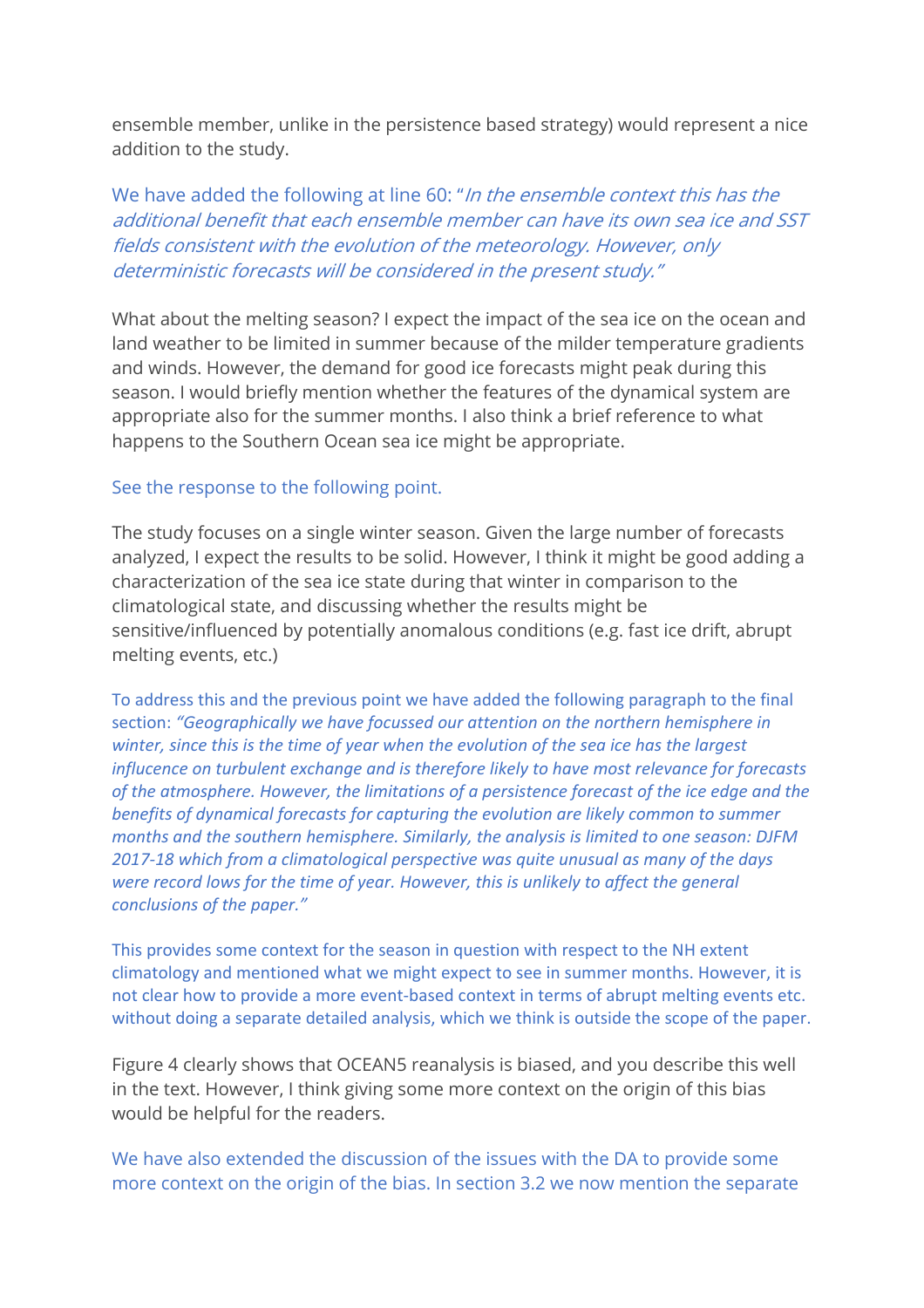minimisation of the sea ice concentration and other ocean state variables (i.e. T&S) which may be an important factor here. However, a more dedicated study of the DA procedure will likely be necessary to identify the causes and come up with specific actions/improvements.

The fact that the thickness is not coupled implies that the thermodynamical transition at the ice edge is probably not well simulated also by the current dynamical system. Could you quantify the impact of this on the evolution of the internal boundary layer? Is the effect of a progressively reduced thickness towards the marginal ice zone negligible compared to the reduction in concentration? I expect this would also changes with the progressing of the freezing season. I think some more details on this in the discussion/conclusion section would be interesting for the reader.

This is a very interesting question and an important one for the design of future forecasting systems, however, the question is very difficult to answer using this set of experiments presented here. I would expect that such questions could be better answered using a more idealised experimental framework with prescribed sea ice conditions, such as in Spensberger, C., & Spengler, T. (2021).

I would like to point out that the using the AMSR2 derived sea ice concentration has also some drawbacks. It certainly comes with a desirable higher resolution because it uses higher frequencies. However, the effect of clouds on the microwave signal at higher frequencies is substantial and can penalize the quality of the retrieval, particularly across the marginal ice zone where clouds are not uncommon.

We have added a sentence to reflect this: "However, is more affected by the presence of clouds than the Special Sensor Microwave Imager / Sounder (SSMIS)."

### SPECIFIC COMMENTS

Line 71: I would not consider obs-SSTSIC a real forecast but rather an hindcast or an AMIP type simulation.

We agree and actually none of these are forecasts, since they are simulations with a forecasting system for a period in the past. In this initial paragraph where the experiments are introduced, we call these "forecast experiments" and explain that they are produced with the IFS.

Line 75: I think it is worth mentioning here that the sea ice description of OSTIA comes from OSI-SAF. You mention this later in the result section, but I think stating this here would help the reader to understand the verification method.

The sentence from the following paragraph has been moved here.